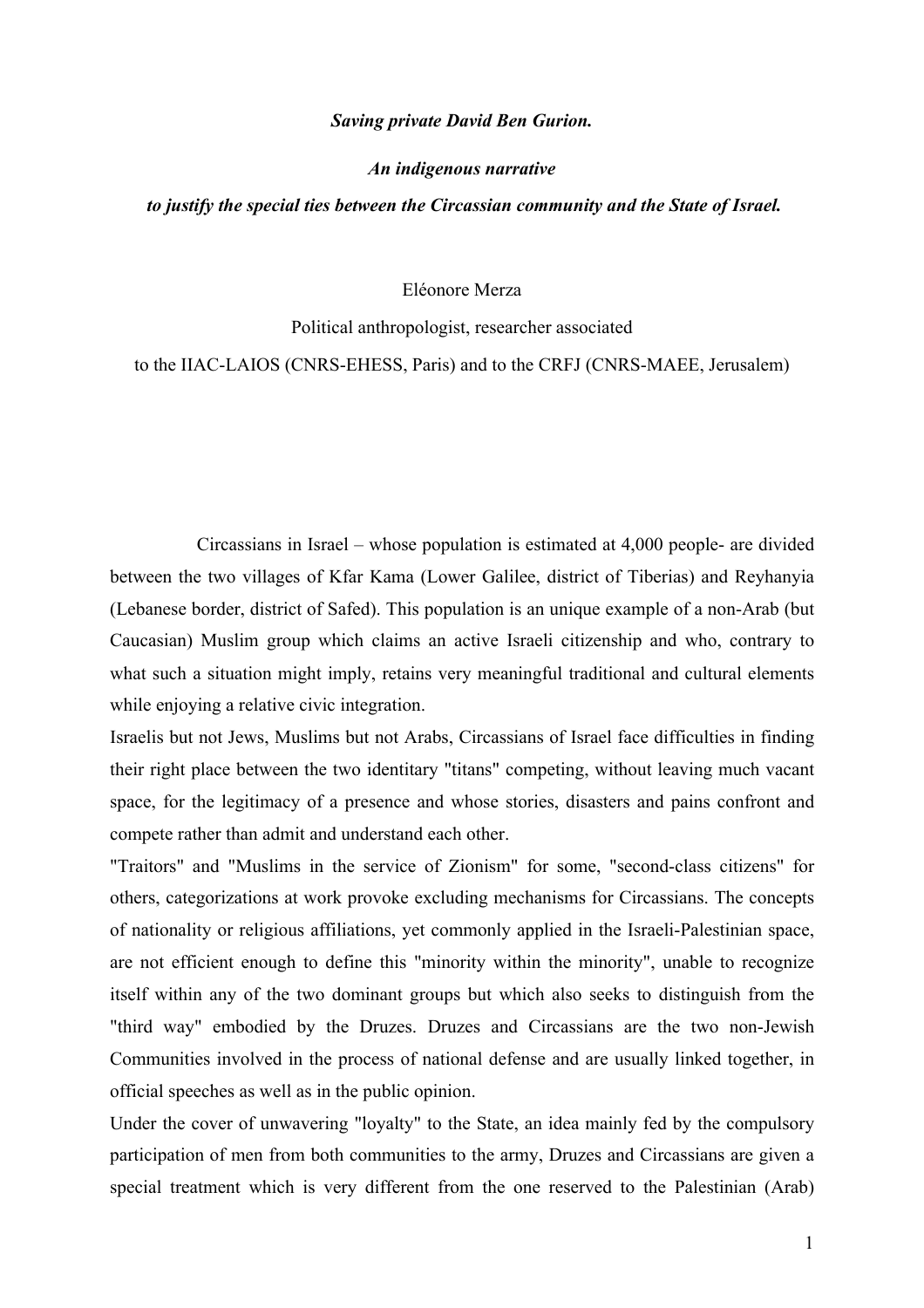populations of the country, both in the political management of the villages and in the recognition of their cultural and religious specificities.

The privileges granted by the State to these two populations, continue to feed a ditch from which several effects are ensued. But if Druzes are considered as a sectarian group appart from the Muslim world, this loyalty is considered as an act of betrayal by the Arabs of the country for whom Circassians are traitors to the *Umma,* and are therefore excluded from the community of believers, however, supposed to transcend nationalities, borders and governments.

This article will focuse on the early specific relationships between the Circassian community and the Yishuv that can be considered as a proto-State that layed the foundations of the coming State of Israel. After a reminding of the nature of the Yishuv and the links tied with the Circassian in North Palestine, I will present a story that I collected in the Circassian village of Kfar Kama and will analyse the function of its narrative.

# *Through the successive waves of aliyah: a sociological upheaval of the Yishuv.*

The *Yishuv*, whom full name is *HaYishuv HaYehudi beEretz Yisrael* ("The Jewish Settlement in the Land of Israel"), refers to the Jewish community in Palestine. Among this population, established on the territory before the creation of the State of Israel, one can distinguish between two different groups: the "old" and the "new" *Yishuv*. The old Yishuv gathered Haredim Jews<sup>1</sup> which dedicated their life to the study of Torah. They mainly settled in the four holy cities of judaism: Hebron, Jerusalem, Safed and Tiberias. These Haredim were very hostile to Zionism, which they considered as contrary to their religious precepts. The new Yishuv was composed of migrants from successive - and different - waves of *aliyah*. "Aliyah", which literally means "the rise", is one of the main foundations of the Zionist demographic policy. Its purpose was to encourage Jewish immigration in Palestine and later on in Israel of the Jews from the *galut* (diaspora), in order to ensure the "gathering of the exiled" (*kibbutz galuyot*). Between 1881 and 1951, they were seven waves of aliyah<sup>2</sup>. The first aliyah is called the "farmers' aliyah" and gathered between  $25,000$  up to  $35,000$  people<sup>3</sup> that were removed from Russia and Eastern Europe, victims of the pogroms that occurred

<sup>&</sup>lt;sup>1</sup> Haredim, is the most conservative form of Orthodox Judaism, often referred to as ultra-Orthodox.<br><sup>2</sup> We could ad to those waves further phases of migration supported by the State of Israel, especies

<sup>&</sup>lt;sup>2</sup> We could ad to these waves further phases of migration supported by the State of Israel, especially Moses and Salomon operations involving Jews from Ethiopia (1984-1985 & 1991) and the ex-Sovietic aliyah (1989-).

 $3$  25,000 according to Claude Klein, 1999: 48 and 35,000 according to the Israeli Ministry of Foreign Affairs.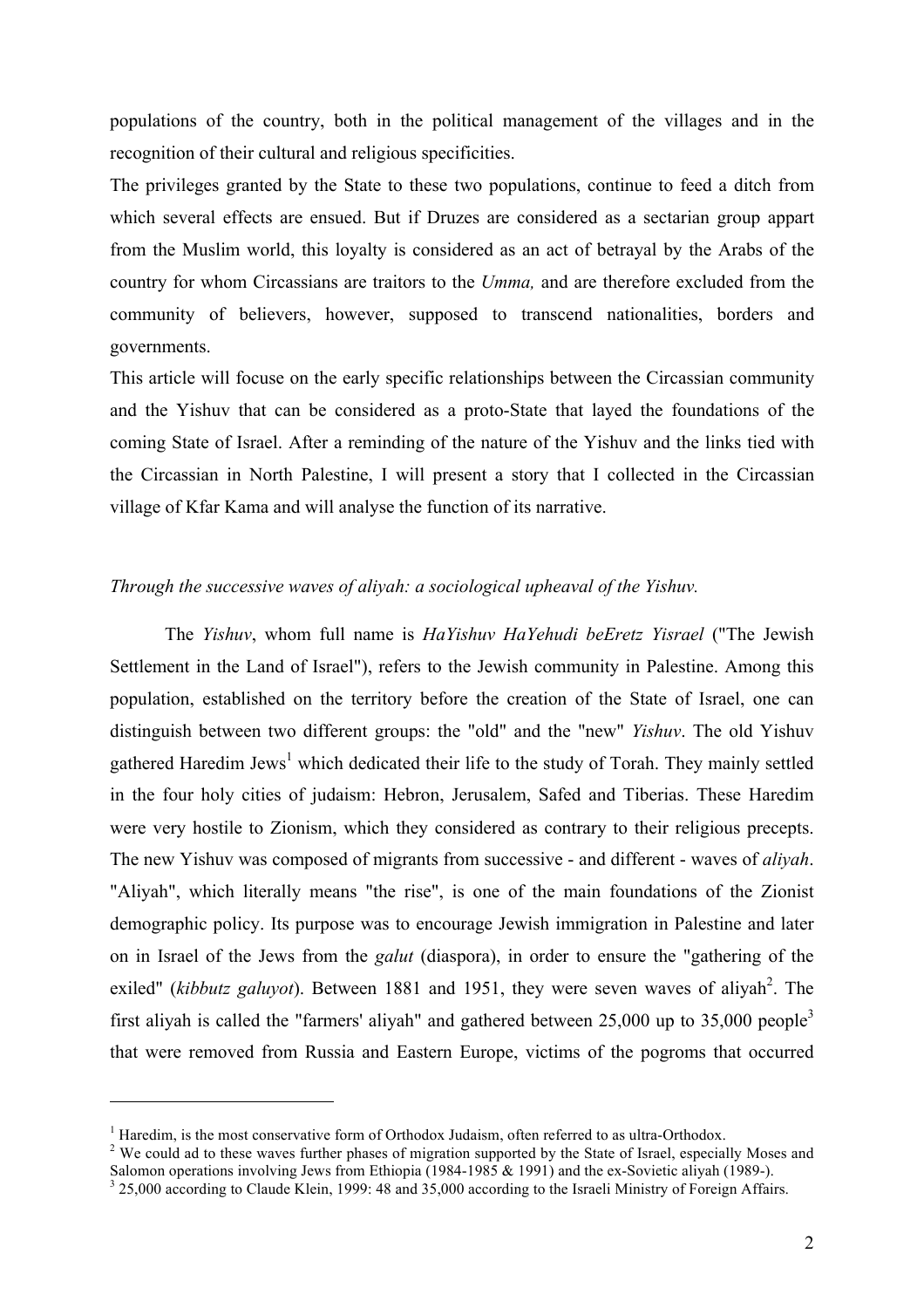after the assassination of Tsar Alexander II. These early migrants arrived in Palestine between 1881 and 1903: they were essentially idealistic with not experienced with rural life.

In 1897, in Basel, Zionism officially became political. Waves of aliyah started to be organized and the sociology of these immigrants is changing. 35,000 people composed the second aliyah  $(1904-1914)^4$  also came from Russia and fled the same hostile environment. Contrary to the prior migrants, these ones are characterized by a strong Zionist commitment mixed with Marxist influences. These migrants were the ones who actually implemented the foundations of the future State of Israel, by creating cooperative communities, workers associations, selfdefence organizations - including *Bar Giora*, a precursor of the *Hashomer* founded by eight members of the *Marxist-Zionist Poale Zion* ("Workers of  $Zion")^5$ . In 1918, the Jewish population in Palestine was estimated at 83,000 people, soon reinforced by 35,000 more migrants, mostly young and very Zionist, of the third aliyah (1919-1923). This wave of migrants was very active in the work of the land, it is during that time that was established the first kibbutz in Palestine: Ein Harod (1921), at only thirty kilometers from the Circassian village of Kfar Kama.

This rather homegeneous typology of migrants changed with the fourth aliyah, that was even qualified as "bourgeoise"<sup>6</sup>: some 81,000 people - mostly Jews from Poland - were more detached from the pioneering spirit and the work of the land, they had much more urban and commercial than Zionist vocation. The fifth (1932-1939) and sixth (1939-1948) aliyot, the two last ones before the proclamation of the State of Israel, meet fundamentally different contexts. In societies in which they had settled for centuries, Jews faced climate of strong anti-semitism that was no longer hidden and this terrible anti-semitism is the main argument that the Zionist Congress is going to use, successfully, to convince them to leave for Palestine. Even if convinced, these *olim*<sup>7</sup> are not necessarily and in priori ideologists.

 $^{4}$  40,000 according to the Israeli Ministry of Foreign Affairs.

<sup>&</sup>lt;sup>5</sup> While the *Bund* (the "league") that was founded in Lithuania in October 1897 defined itself as revolutionary and Jewish, and is opposed to Zionism accused to represent the interests of the Jewish petit-bourgeoisie, the *Poalei Tzion* defined itself as Marxist, nationalist and Zionist. Founded by Dov Ber Borochov in 1906, *Poalei Tzion* supported a "practical" zionism with an intensiv colonization in Palestine while struggling, at the same time, for the social emancipation. In other terms, *Poalzi Tzion* believed that the Jewish workers are the ones that should create the State of Israel and not the dominant classes. Together with the first zionist socialist (nonmarxist) party *Ha'poel Hatzair* ("The Young Worker"), *Poalei Tzion* would create the *Histadrut (*HaHistadrut HaKlalit shel HaOvdim BeEretz Yisrael (*lit.* "General Federation of Laborers in the Land of Israel") in December 1920. The two parties will unify in 1930 to create the *Mapai* which will then join the *Mapam* (*Mifleget HaPoalim HaMeuhedet,* "United Party of Workers") to form *HaMaarach* which will become *HaAvoda* (*Mifleget HaAvoda HaYisraelit),* the actual Israeli labor party. <sup>6</sup> Claude Klein, 1999: 48.

<sup>7</sup> The term *oleh* (fem. *olah*, plur, *olim/ olot*) refers to a Jew from the diaspora that made his/her *aliyah.*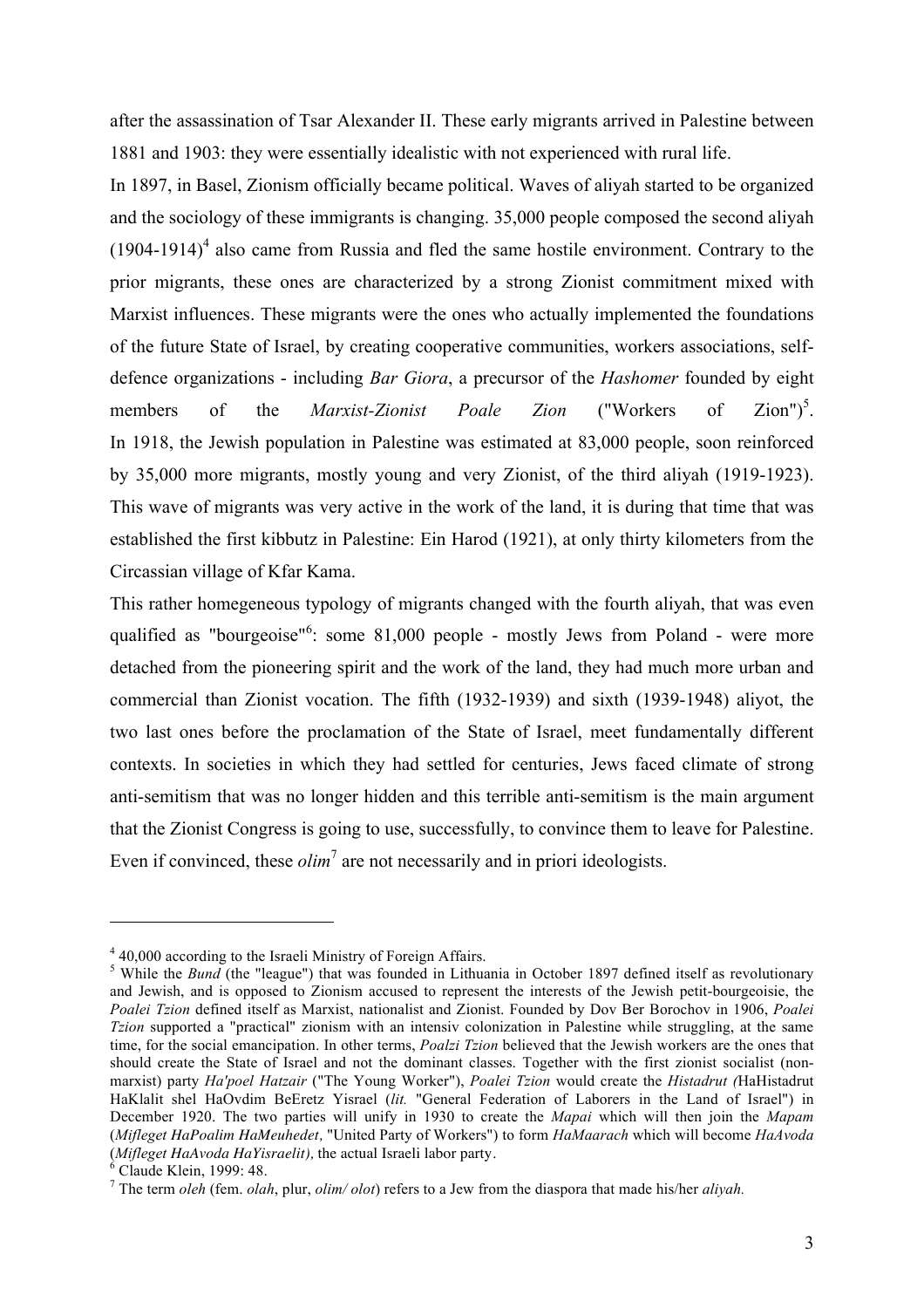# *First contacts between the Circassians and the Yishuv in Palestine*

The closer linkage between Circassians and Jews in Palestine occured, not around ideological acquaintances but around the cohabitation in a same geographical area. The *t'xhamadas* (elders, wisers, in Circassian indigeneous language) from both Kfar Kama and Reyhaniya do not hesitate telling that their community has always maintained cordial ties with its neighbors. One of them considers a linguistic argument :

> We have always had good relations with them, since the begining  $(...)$  the first Jews<sup>8</sup> that settled in the Galilee came from Russia, we had a common langage to communicate together (...) we did not speak Arabic so we were unable to speak with the local Arabs. With the Jews, it was different, we could  $9$

Another one argues about economical needs to develop the community:

Since the first Jewish villages were established in the area, the issue of security has always been essential for them (...) and for us, since we arrived, guarding, surveillance and security had been important sources of income. For twenty years, Circassians were reservists and guards for the Ottoman Empire. So they places their expertise at the service of these new neighboors: Circassian knew how to defend properties, land and people, they were loyal and faithful, you could count on them (...) When the pioneers settled in Ilania, they recrtuited guards among men of Kfar Kama. Later on, they created Bar Giora in order to put the protection of Jewish villages in the hands of the Jews  $(...)$  but since then, Circassians and Jews shared a common destiny, that will continue after the creation of the State of Israel <sup>10</sup>

Nonetheless, some authors note that "because of their langage, their customs and their loyalty to the Ottomans, the Circassians were not on the best terms with the Arabs $11$ , while their relations with the Jews were cordials, upon arrival<sup>12</sup>.

Whether or not, the Circassians directly took up for these newcomers' cause, the fact remains that they are witnesses of the events taking place in the region. While I was talking with him about the first contacts with the Jewish settlements in the area, another *t'xamada* told me,

<sup>&</sup>lt;sup>8</sup> That are not, in fact, the fist Jews of the holy cities.  $^8$  That are not, in fact, the fist Jews of the holy cities.<br><sup>9</sup> Interview with K.S, Kfar Kama, August 29, 2007.

<sup>&</sup>lt;sup>10</sup> Interview with A.T, Kfar Kama, April 21, 2007.

<sup>&</sup>lt;sup>11</sup> Albert Habib Hourani, 1947: 58.

<sup>&</sup>lt;sup>12</sup> Ori Stendel, 1973.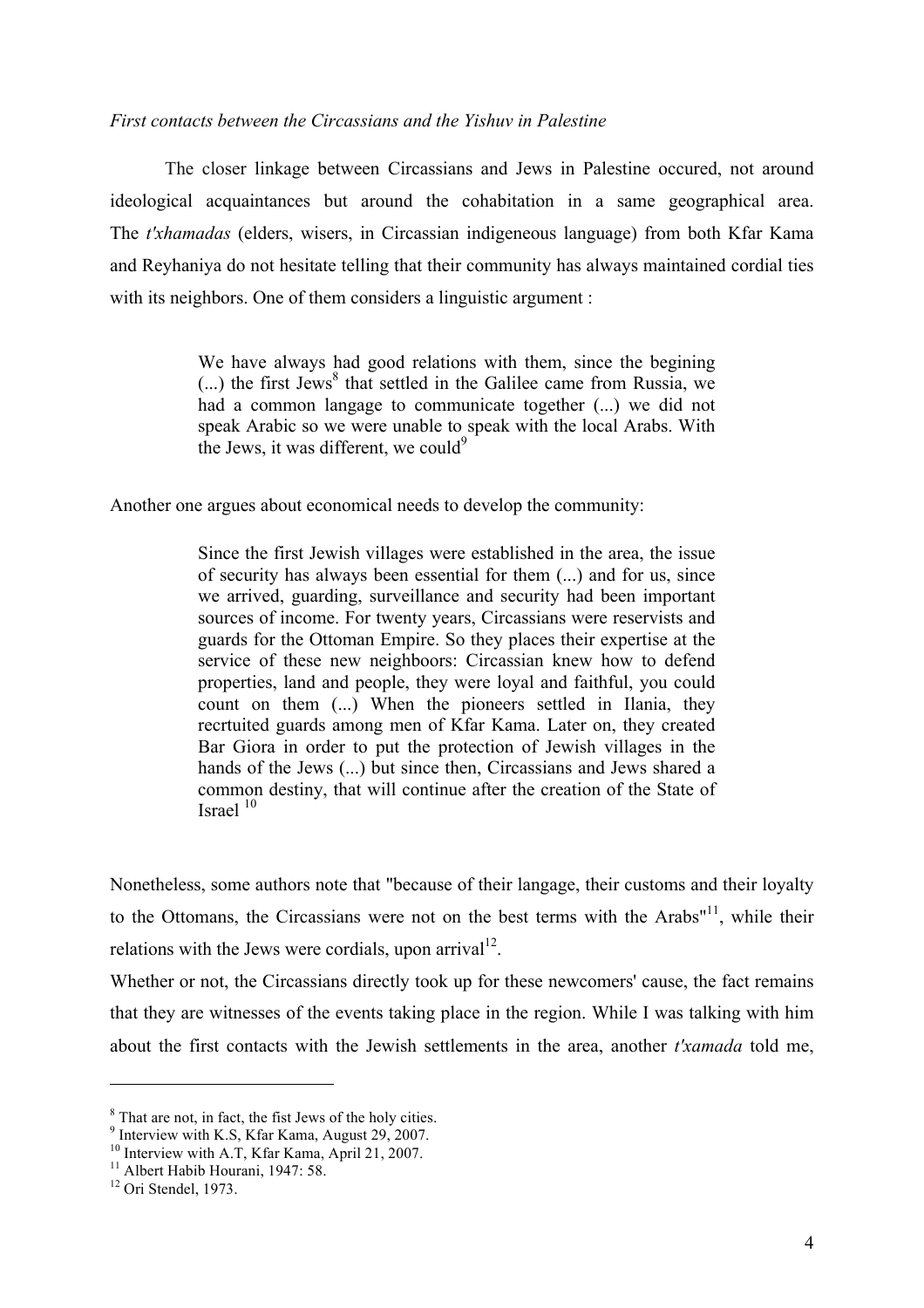without omitting a single detail, a story that has marked the village and that I would hear many more times during my fieldwork in the Circassians villages in Israel:

> Sedjera has been the first Jewish village in the East of the Lower Galilee, from the very begining they turned to us to help protecting the village. They hired a guard from Kfar Kama, Daot Gorkhoz (...) One night at Sedjera, while everything was calm and quiet, and while everyone was asleep (...) Daot noticed that there was some light in house, and that it was unusual for that hour. Suddenly, he saw a shadow, he loaded his gun and aimed the target. He said: "Stop, who are you?", in order to know if it was someone from the village, he asked the password. The person answered correctly and when he approached, Daot realized he was one guard from the village. The guard asked Daot why he was here, Daot answered that he had hear a noise and that he wanted to know where it came from. The guard ordered him to return to his position, Daot obeyed. Less than an hour later he heard shouts and cries, he came back to the place, there were some gunfires. All the guards rand and Daot told them: "some people attacked the village, there was a fight between them and David".

> David was lying on the ground, he was bleeding. Daot took him on his shoulders and carried him to the house next door to Moshe Korakin's one. He ran to the infirmary of the village to prevent the auxiliary, they returned together to David with a bag ful of drugs in order to treat him. The auxiliary said: "we must go for medical assistance immediately, we need to go to Yavnel to advise the doctor, David is going to die". Daot suggested to go there, the guards told him "do not go alone, take someone with you" but Daot told them that it would be better to use all the guards to protect the village and that he was not afraid to go there alone. He jumped on his horse and went right to Yavnel, not by the road, like people usually do, but through the fields because it was faster even if it was dangerous because of the gangs who were helding the fields. But Daot knew he could not waste time (...) nobody was daring to go out at night because everyone was afraid of the gangs.

> When he arrived at Yavnel, he knocked on the door of the doctor but all the family was deeply asleep. The he shouted "open, open" until the doctor opened. Daot explained him that there was an emergency case in Sedjera and that he had to come right now in order to prevent the guard diying in the night. The doctor mounted his horse and asked Daot which way he took to arrive to Yavnel. Daot answered "by the fields", the doctor told him that it was too dangerous and that they should go through the road of Kfar Kama, in order to be secured. When they arrived at Sedjera, the doctor examined David and said that his state of health was very worrying and that he had to be brought to the hospital, in Tiberias  $(...)$  David was saved<sup>13</sup>.

<sup>&</sup>lt;sup>13</sup> Interview with A.T. Kfar Kama, April 21, 2006.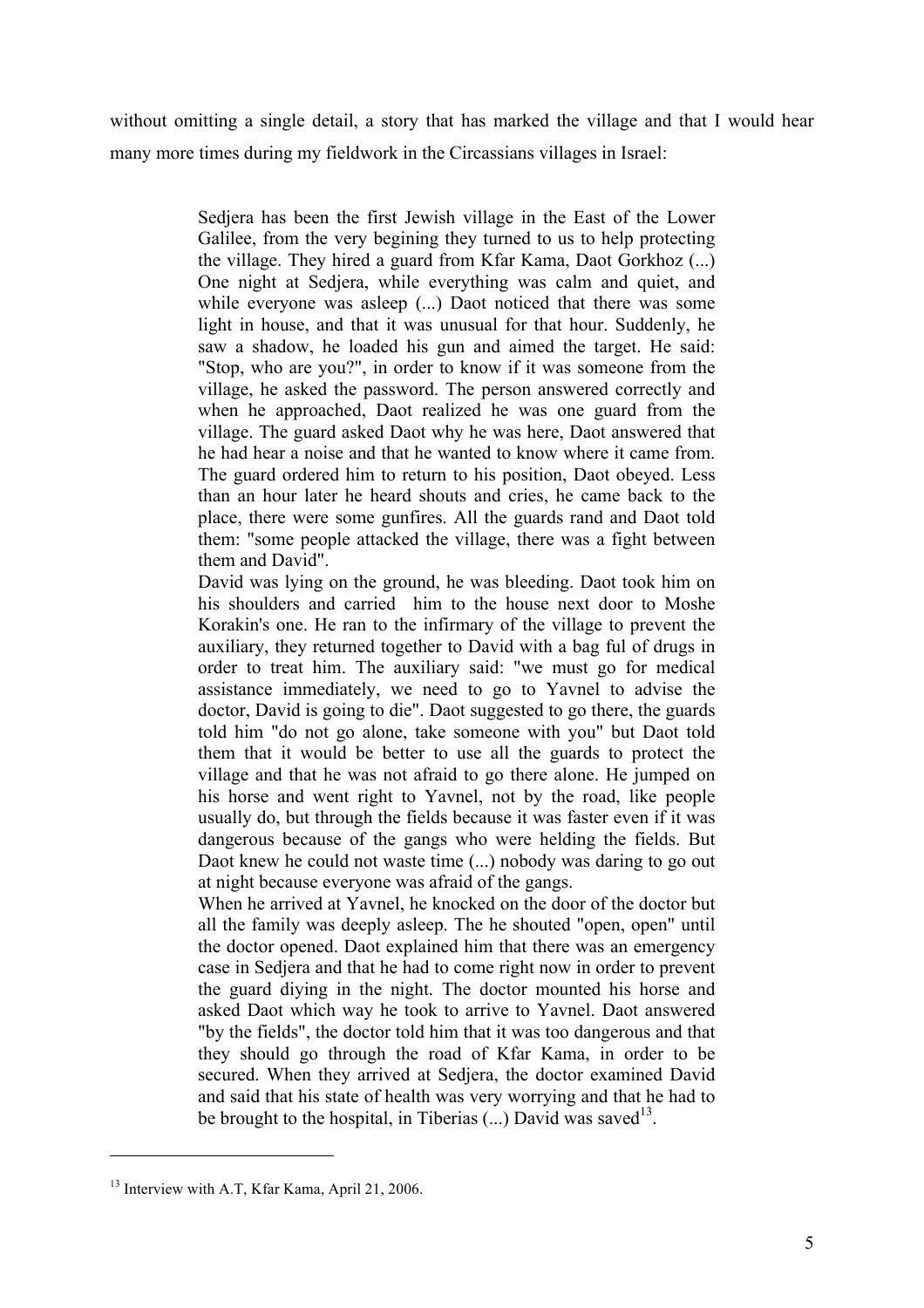David, the guard that Daot Gorkoz saved that night was the man who would become the first Prime Minister of the State of Israel: David Ben Gurion.

In his memoirs, David Ben Gurion actually mentions the Circassians from Kfar Kama, when he's telling about the struggle he and other young men from Sedjera led to impose Jewish guards instead of foreigners. But the description he makes of them tends to prove that he actually know badly their history and the disregard he's feeling for them, as for any non-Jewish populations.

He writes:

(...) In Jueda, foreign mercenaries were used for work as well as for safekeeping. At Sedjera, where the work was ours, one hundred percetn, would we let the destiny of young Hebrews full of life in the hands of foreigners? Would we be reduced, as we were in Exile, to hire mercenaries to keep our properties and our lives? (...) The guards of the farm were Circasians from Kfar Kama, conscientious men, known for their courage. No *Fellah*, no Beduin, would dare to attack them: *Fish akhbar min Cherkes*, nobody is as big as a Circassians, said the Fellahs. Their center was beyond the Jordan river, in Quneitra area and in Amman. In the Lower Galilee, between Sedjera and Yavnel, they were living in good terms with the Jewish settlements. Nearly all the guard was in their hand: they were protecting the farms, the plantations, the fields (...) Our director was not daring to designate Hebrew guards, afraid of provoking the Circassians  $(\,\ldots)^{14}$ 

David Ben Gurion did not write a signle line about this episode, and if Daot Gorkoz is not mentionned at all, he even does not come back on that night where he almost lost his life. This is actually not surprising when one knows the mythological construction of the strong and invicible new Jewish man driven by the Zionist rhetoric that emphasized the cult of strenght and heroism<sup>15</sup>. The foregoing quotations taken from David Ben Gurion's memoirs also foreshadows the figure of the "Arab" - in a broader sense of "non-Jews" in a part of the Zionist narrative. Furthermore, we know how ashkeno-centred the vision of Ben Gurion was and the discriminations that would also been led, within its own ethnogroup, toward the *mizrahim* populations, for example<sup>16</sup>.

<sup>&</sup>lt;sup>14</sup> David Ben Gurion, 1974 [French transl.], *Mémoires. Israël avant Israël*, p.31.<br><sup>15</sup> Idith Zertal, 2002: 32.<br><sup>16</sup> We could, for example, remember a famous speech given by David Ben Gurion: "*The Moroccan Jew took a lot from the Moroccan Arabs. The culture of Morocco I would not like to have here. And I don't see what contribution present Persians have to make. We do not want Israelis to become Arabs. We are in duty bound to fight against the spirit of the Levant, which corrupts individuals and societies, and preserve the authentic Jewish values as they crystallized in the Diaspora*", *in* Gershon Shafir & Yoav Peled, 2005: 77.